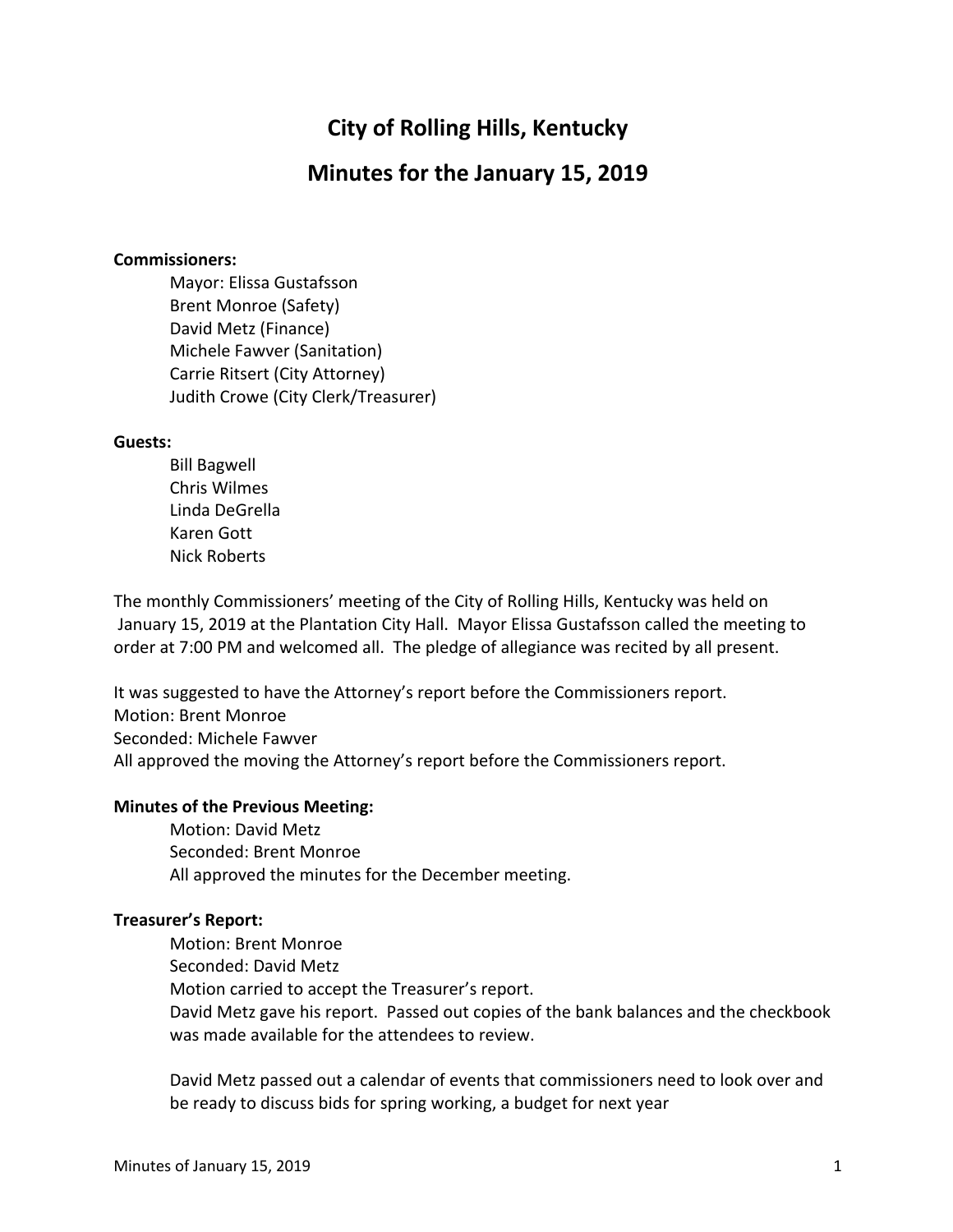### **Municipal Orders:**

Motion: Brent Monroe Seconded: Michele Fawver Motion carried to accept the Municipal Orders. There were corrections made to the Municipal Orders of changing check numbers, amounts for two of the commissioners check and the date of the municipal order. They will be retyped and signed at the February meeting.

#### **Public Forum:**

Trucks are still damaging around the Dollar Tree. The entrance off of Langdon at Aylesbury needs to be address with the trucking company and the owners of the Shopping center. It was suggested to do a study of the shopping center and see what property is theirs and what part is the cities.

#### **Attorney:**

Carrie Ritsert stated that the city needs to get the ordinances together for codification and maybe everyone could get the boxes and go through them and work to get all the ordinances together.

While reviewing the ordinances, look for the ones that relate to parking, nuisances etc. to see if changes need to be made or changed.

About the green space, see about getting some ideas on what the city would like to do with the land.

The cable fees could be changing and maybe Ellen Call could come to the meeting and talk about the cable fees.

Last year budget figures and the current budget figures need to be amended, so ordinances need to be drawn up and read at the next meeting.

Carrie would like to have a list of the vacate houses that are in the city.

#### **Safety:**

Brent Monroe gave his report and passed out copies to all the commissioners of what has happened in the city.

George Stewart gave his report and talked about the vacate houses, overgrown lawns, and how he filmed a truck leaving the city by Langdon Drive by the Dollar Tree.

#### **Sanitation:**

Michele Fawver gave her report of the sanitation collections. There was only one call for a sofa on Habersham. Otherwise there were no misses for the month. I believe it is important to mention that within her report that she reported not having been able to access her email at the time of the January meeting: unknown request via email.